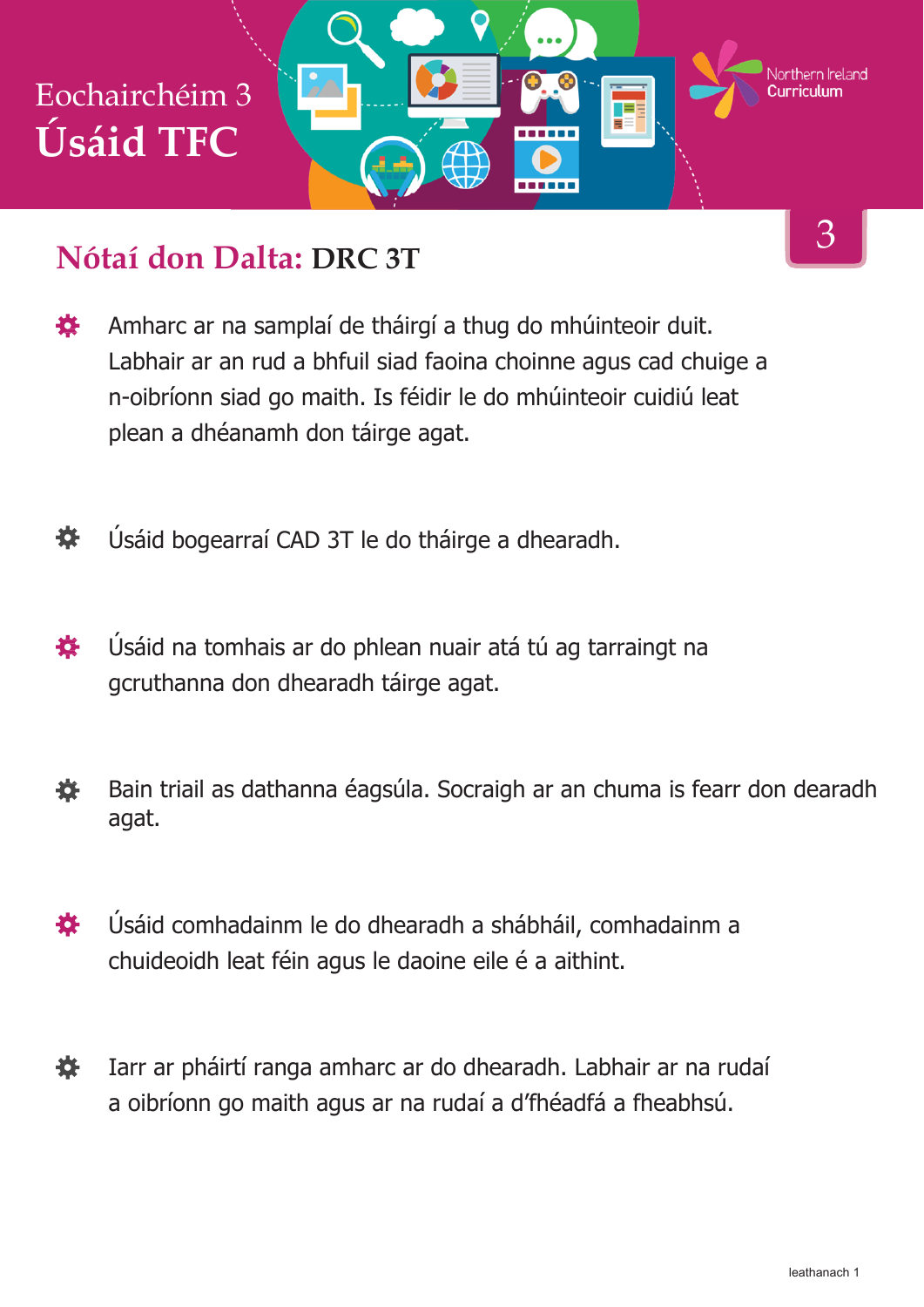

#### **Nótaí don Dalta: DRC 3T**

- Amharc ar na samplaí de tháirgí a thug an múinteoir duit agus/nó 娄 mol samplaí de do chuid féin. Labhair ar an rud a bhfuil siad faoina choinne agus cad chuige a n-oibríonn siad go maith.
- 奁 Cruthaigh plean don dearadh agat. Smaoinigh ar cé dó a bhfuil sé (lucht féachana) agus cad é ba chóir dó a dhéanamh (cuspóir).
- 赛 Úsáid uirlisí agus gnéithe na mbogearraí DRC 3T le triail a bhaint as dóigheanna éagsúla le do dhearadh a chur i láthair.
- Nuair atá tú sásta le do dhearadh, cuir dath leis agus úsáid na 娄 huirlisí léirithe.
- Cuir nótaí le do dhearadh le gnéithe do tháirge a mhíniú. 娄
- 娄 Úsáid comhadainm le do dhearadh a shábháil, comhadainm a chuideoidh leat féin agus le daoine eile é a aithint.
- Iarr ar pháirtí ranga amharc ar do dhearadh. Labhair ar na rudaí a 春 oibríonn go maith agus ar na rudaí a d'fhéadfá a fheabhsú.

4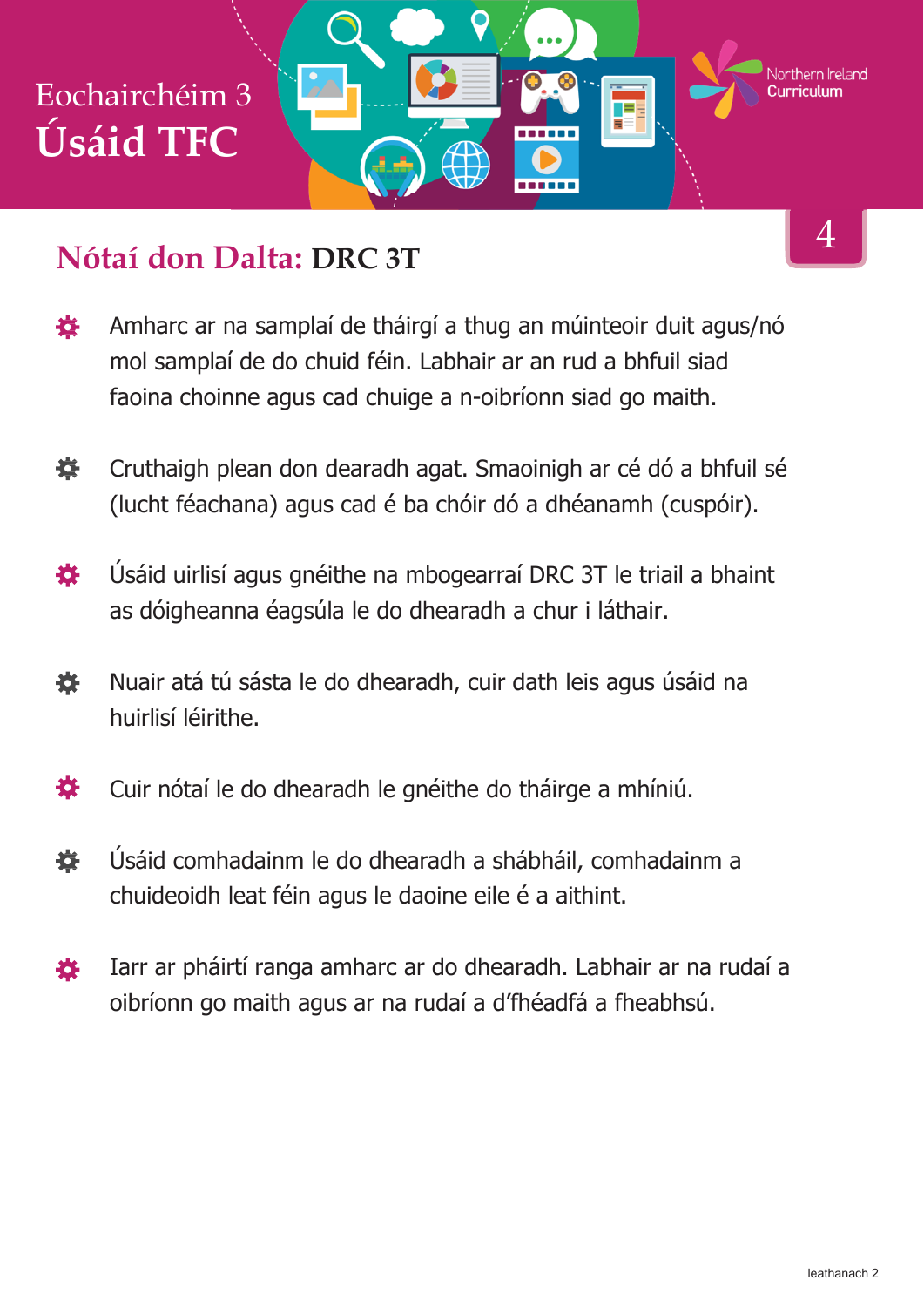# Eochairchéim 3 **Úsáid TFC**



## **Nótaí don Dalta: DRC 3T**

- 娄 Faigh samplaí de réitigh dhearthaí agus déan athbhreithniú orthu. Sainaithin na príomhthréithe a dhéanann éifeachtach iad. Déan nóta den taighde seo i do dhialann tionscadail.
- 娄 Déan plean don dearadh táirge agat, ina mbeidh mionsonraí ábhartha amhail méid, ábhair, feidhmeanna agus comhpháirteanna.
- 養 Smaoinigh ar an lucht féachana agus ar an chuspóir i rith an ama le linn duit bheith ag pleanáil do dhearadh táirge.
- 娄 Úsáid na bogearraí CAD 3T le do dhearadh a tharraingt, bunaithe ar do phlean.
- Nuair atá an bunstruchtúr atá ag do dhearadh tarraingthe agat, bain triail as réimse de 娄 ghnéithe agus d'uirlisí na mbogearraí leis an éifeacht a chruthú atá tú a iarraidh.
- 養 Anótáil do dhearadh le go mbeidh sonraí ann a bheidh úsáideach ag an duine a mbeidh do dhearadh á dhéanamh aige.
- 養 Déan athbhreithniú ar do dhearadh le páirtí ranga agus seiceáil go bhfuil gach rud mar a bhí beartaithe agat. Déan athruithe ar bith a chuirfidh feabhas ar an táirge deiridh agat.
- 春 Úsáid comhadainm cuí le do dhearadh a shábháil.
- 娄 Déan tagairt do do chuid nótaí taighde i do dhialann tionscadail. Déan nóta de dhá phríomhghné a fhágann go bhfuil do dhearadh críochnaithe éifeachtach don lucht féachana agus don chuspóir dá ndearnadh é.
- 養 Smaoinigh ar na gnéithe agus ar na tréithe i do dhearadh a gcuirfeá feabhas orthu dá mbeifeá ag dearadh an táirge arís. Déan taifead de do chuid smaointe i do dhialann tionscadail.
- 養 Glac gabháil scáileáin de do chomhad, oscail é sna bogearraí a d'úsáid tú lena chruthú (formáid chomhad dúchais). Cuir sin ag deireadh do dhialainne tionscadail.

5